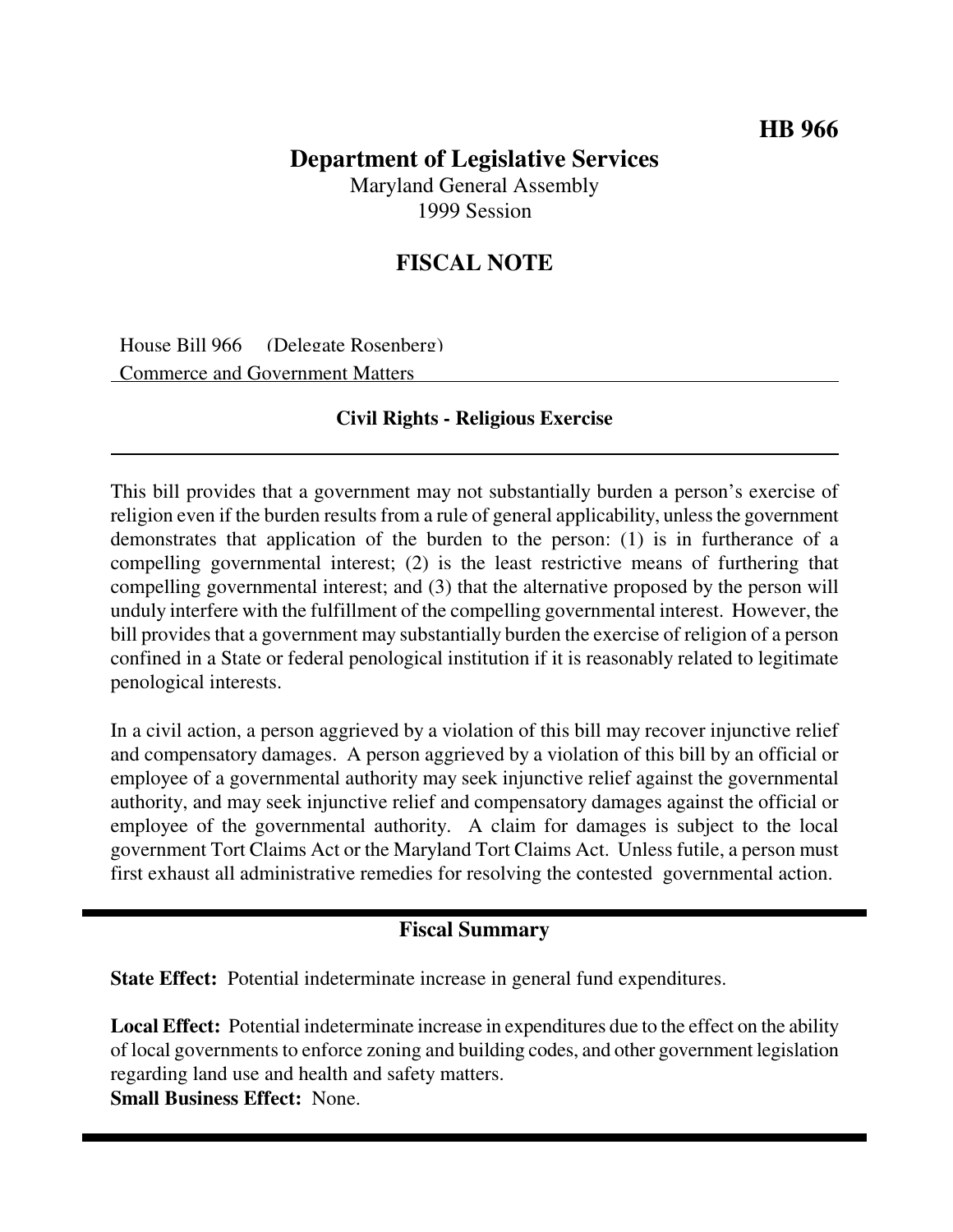### **Fiscal Analysis**

**Background:** The First Amendment of the U.S. Constitution provides that "Congress shall make no law respecting an establishment of religion, or prohibiting the free exercise thereof." Both the Establishment and Free Exercise Clause of the First Amendment apply to the states under the Fourteenth Amendment. The Free Exercise Clause prohibits the government from punishing someone on the basis of the person's religious *beliefs* unless the government can demonstrate a compelling government interest and the least restrictive means. The Supreme Court has never found an interest that was so "compelling" that it would justify punishing a religious *belief*.

In Sherbert v. Verner (1963), the Supreme Court introduced a new standard for the review of free *exercise* claims and held that if a law substantially burdens the claimant's free *exercise* of a sincerely held religious belief, the state mustshow a compelling governmental interest in the enforcement of the law in order to prevail (the Supreme Court in a subsequent case stated that it did not apply the least restrictive means standard). In Sherbert, the Supreme Court held that a Seventh Day Adventist who was terminated from her job rather than work on Saturday, her Sabbath, was entitled to unemployment compensation.

However, in Employment Division v. Smith (1990), the Supreme Court held that the states may prohibit or regulate conduct of general applicability even if the prohibition incidentally interferes with a person's religious practices unless it can be shown that the law was motivated by a desire to interfere with religion. In Smith, the Supreme Court held that two members of the Native American Church were not exempt from a law prohibiting the use of peyote on religious freedom grounds.

In response to the Smith decision, Congress passed the 1993 Religious Freedom Restoration Act (RFRA) which provides that governments may not substantially burden a person's exercise of religion even if the burden results from a rule of general applicability unless it demonstrates that application of the burden to the person is in furtherance of a compelling state interest and is the least restrictive means of furthering that compelling state interest.

In Flores v. City of Boerne (1997), a decision by a local zoning authority to deny a church a building expansion permit was challenged under RFRA. In Boerne, the Supreme Court held that RFRA exceeded the power of Congress and wastherefore unconstitutional as applied to State and local governments. Maryland and many other states have responded to the Boerne decision by introducing RFRA-like legislation at the state level of government.

**State Effect:** The bill applies to nearly all State government action ranging from Education Law to Civil Rights Law to Health Care Law to Employment Law. Because the bill applies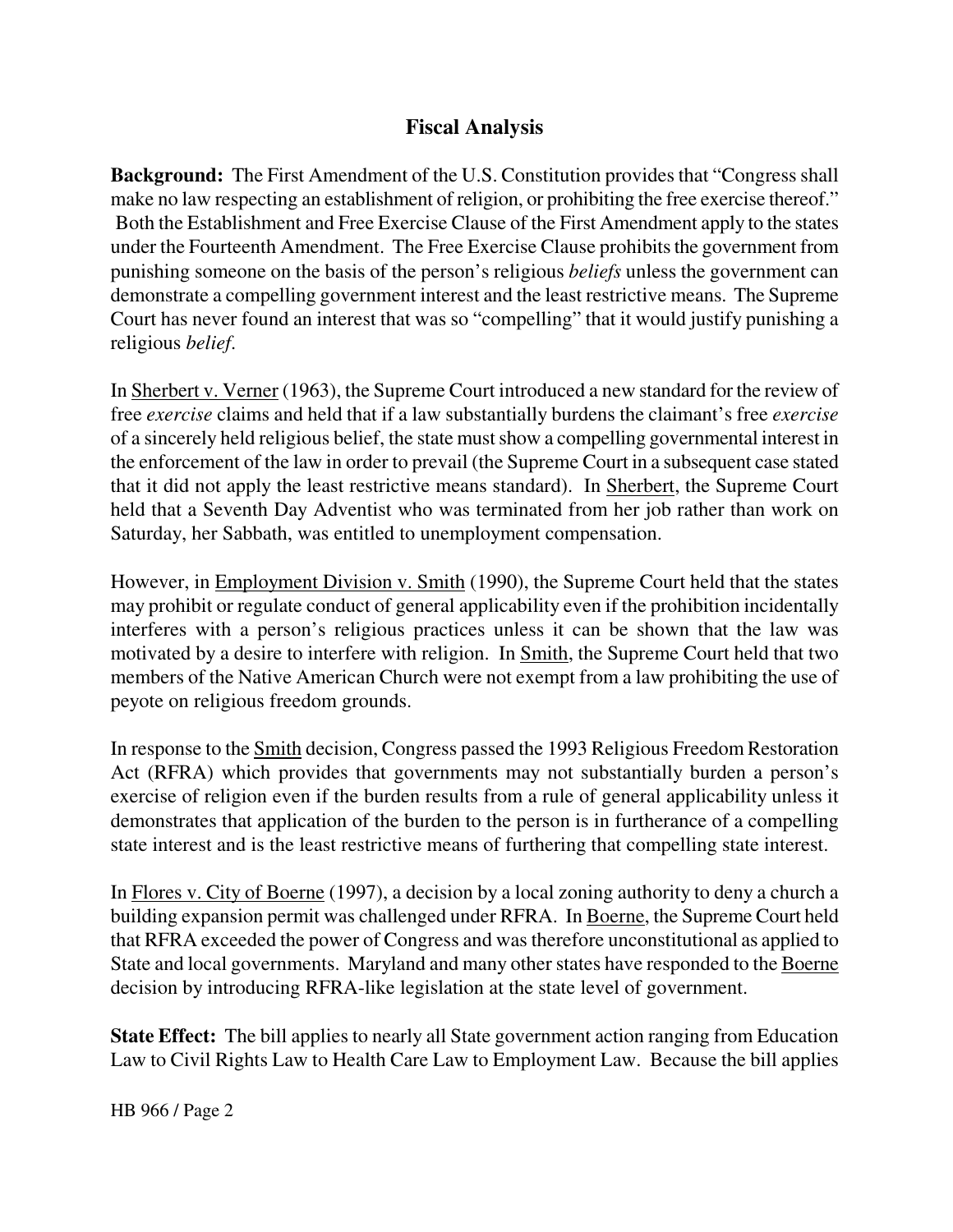so broadly and the interpretation of the standard by the courts is unclear it is difficult to reliably estimate the effect the bill could have on State finances. The bill could cause expenditures to increase to handle increased litigation. However, it is assumed that most, if not all, of these costs could be handled with existing resources.

Additionally, the bill could require the State as an employer to alter its operations. The Department of Legislative Services (DLS) is unable to determine the potential extent of any State operational expenditures because it is not known how the courts will interpret the "compelling government interest/least restrictive means/unduly interfere" standard set forth in the bill. Assuming that the courts apply pre-Smith jurisprudence, any additional costs to the State would likely be minimal. This estimate is based on Maryland's experience with free exercise cases from the time that the Supreme Court decided Sherbert (1963) to the time that it decided Smith (1990).

However, if the courts interpret the bill to adopt a new and stricter standard than pre-Smith jurisprudence, the costs to the State could be significant depending on the nature of the cause of action and the outcome of the case. For example, the Department of Health and Mental Hygiene (DHMH) advises that it may have to provide specialized diets to accommodate a person's exercise of religion. Furthermore, the State as an employer may have to modify daily and weekly work hours to accommodate a person's religious exercise.

*Argument supporting the position that the bill adopts pre-Smith jurisprudence:* First, the intent of the legislature is stated in the bill's preamble: "The General Assembly believes that the legal standards and burdens developed and applied by the courts with respect to claims brought under the Free Exercise Clause of the First Amendment and Article 36 of the Maryland Declaration of Rights prior to the Supreme Court's decision in Employment Division v. Smith, should be preserved through the adoption of a statutory cause of action under this Act." Second, a letter from the Assistant Attorney General advises that the bill would have the effect of invoking the pre-Smith body of case law in Maryland courts when someone claims that his or her exercise of religion is substantially burdened by State or local government action. Thus, the courts would adopt pre-Smith jurisprudence.